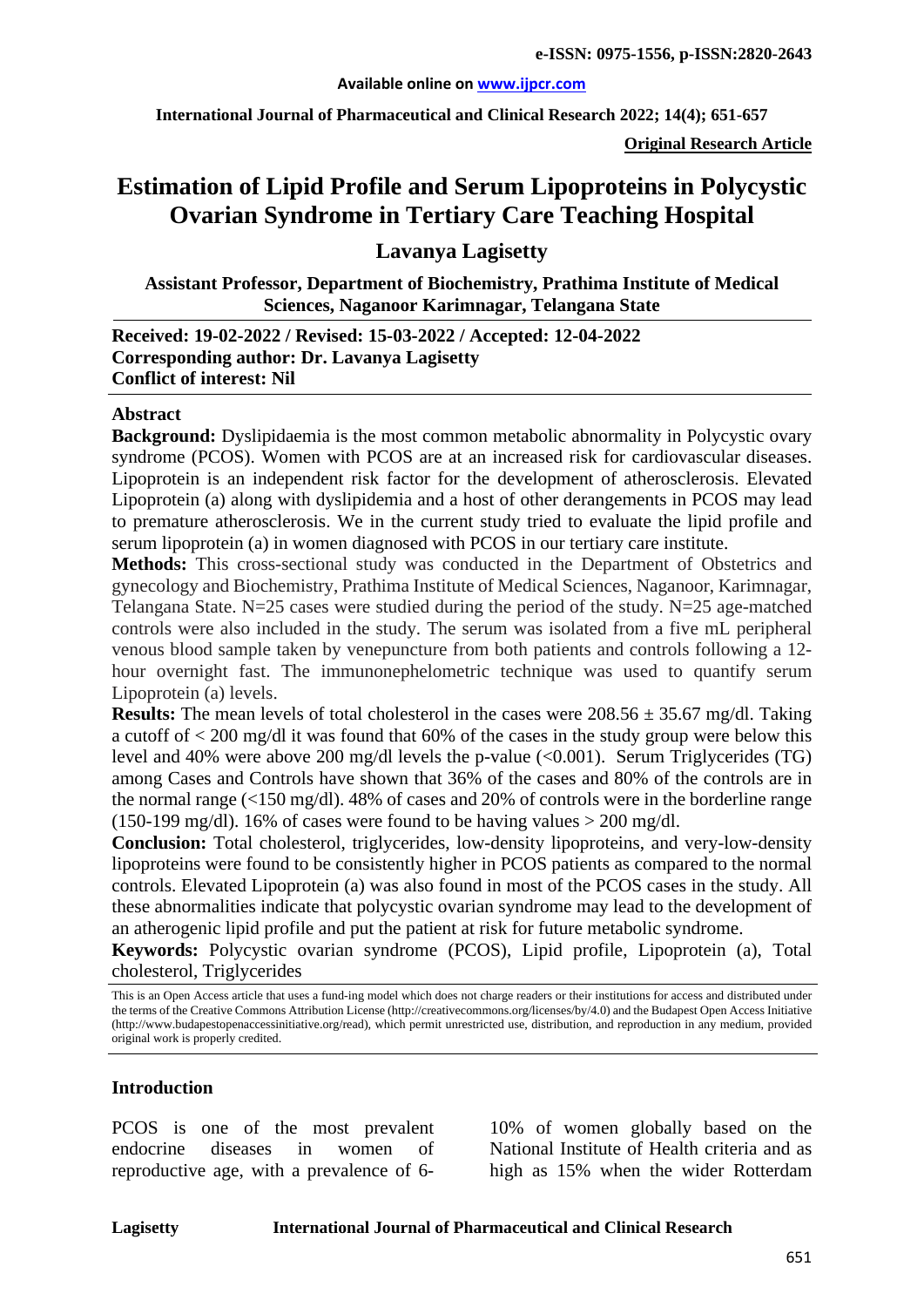criteria are used. [1] The incidence of PCOS linked endocrinopathy that affects around 7% of women of reproductive age. The triad of hirsutism, amenorrhoea, and obesity is used to constitute the basis for clinical diagnosis. Following that, it was discovered that PCOS has a very diverse clinical picture and that its etiology is multifaceted. [2] This condition is commonly associated with obesity and insulin resistance. When compared to the general population, cardiovascular risk factors appear to cluster in women with PCOS. [3] Obesity, insulin resistance, dyslipidemia, endothelial dysfunction, and the presence of metabolic syndrome are among the risk variables examined in relation to PCOS. [4–7] Given the high prevalence of cardiovascular risk factors in women with PCOS, it's remarkable that a retrospective cohort analysis of women with PCOS revealed no increased coronary heart disease. [8] However, no evidence of long-term follow-up is currently available. It's been suggested that women with PCOS may be exposed to a protective factor, such as estrogens over an extended period. Studies have reported dyslipidemia is associated with PCOS. Women with PCOS have a lipid profile that includes higher TG levels and low levels of high-density lipoprotein-cholesterol (HDL-C). [9] These alterations are in line with the lipid profile that is frequently associated with insulin resistance. Insulin resistance has long been recognized to affect lipid metabolism. Increased plasma TG concentrations are caused by increased secretion of very-lowdensity lipoprotein (VLDL) particles by the liver. Following that, the activity of CE transfer protein exchanges TGs for cholesteryl ester (CE). As a result of this mechanism, TG-enriched high-density lipoprotein (HDL) particles catabolize more quickly, whereas CE-enriched VLDL particles are transformed into tiny dense low-density lipoprotein (LDL) particles. [10] Insulin resistance leads to lower plasma levels of HDL-C and apolipoprotein (apo) A-I, as well as increased levels of apo

B. [11-13] Early detection of modifiable cardiovascular risk factors might aid in the prevention of heart disease. So, the goal of our research is to see if there is a link between an elevated Lipoprotein (a) level and dyslipidemia in patients diagnosed with PCOS in our tertiary care hospital in South India.

## **Material and Methods**

This cross-sectional study was conducted in the Department of Obstetrics and gynecology and Biochemistry, Prathima Institute of Medical Sciences, Naganoor, Karimnagar, Telangana State. Institutional Ethical approval was obtained for the study. Written consent was obtained from all the participants of the study. Voluntarily willing patients were included in the study.

### **Inclusion criteria**

- 1. Patients diagnosed with PCOS
- 2. No history of Diabetes Mellitus, Hypertension, Renal Disease, and Liver disorders
- 3. No history of other endocrine abnormalities
- 4. Females aged between 18 to 35 years
- 5. No clinical evidence of hyperandrogenemia

### **Exclusion criteria**

- 1. History of menstrual disorders
- 2. Abnormal menstrual cycle
- 3. Do not want to participate in the study voluntarily

Based on the inclusion and exclusion criteria n=25 cases were studied during the period of the study. N=25 age-matched controls were also included in the study. Detailed history including menstrual history was obtained. Baseline data including age, body-mass index (BMI; kg/m2), detailed medical history, clinical examination, and relevant investigations were recorded. The serum was isolated from a five mL peripheral venous blood sample taken by venipuncture from both patients and controls following a 12-hour overnight fast. The immunonephelometric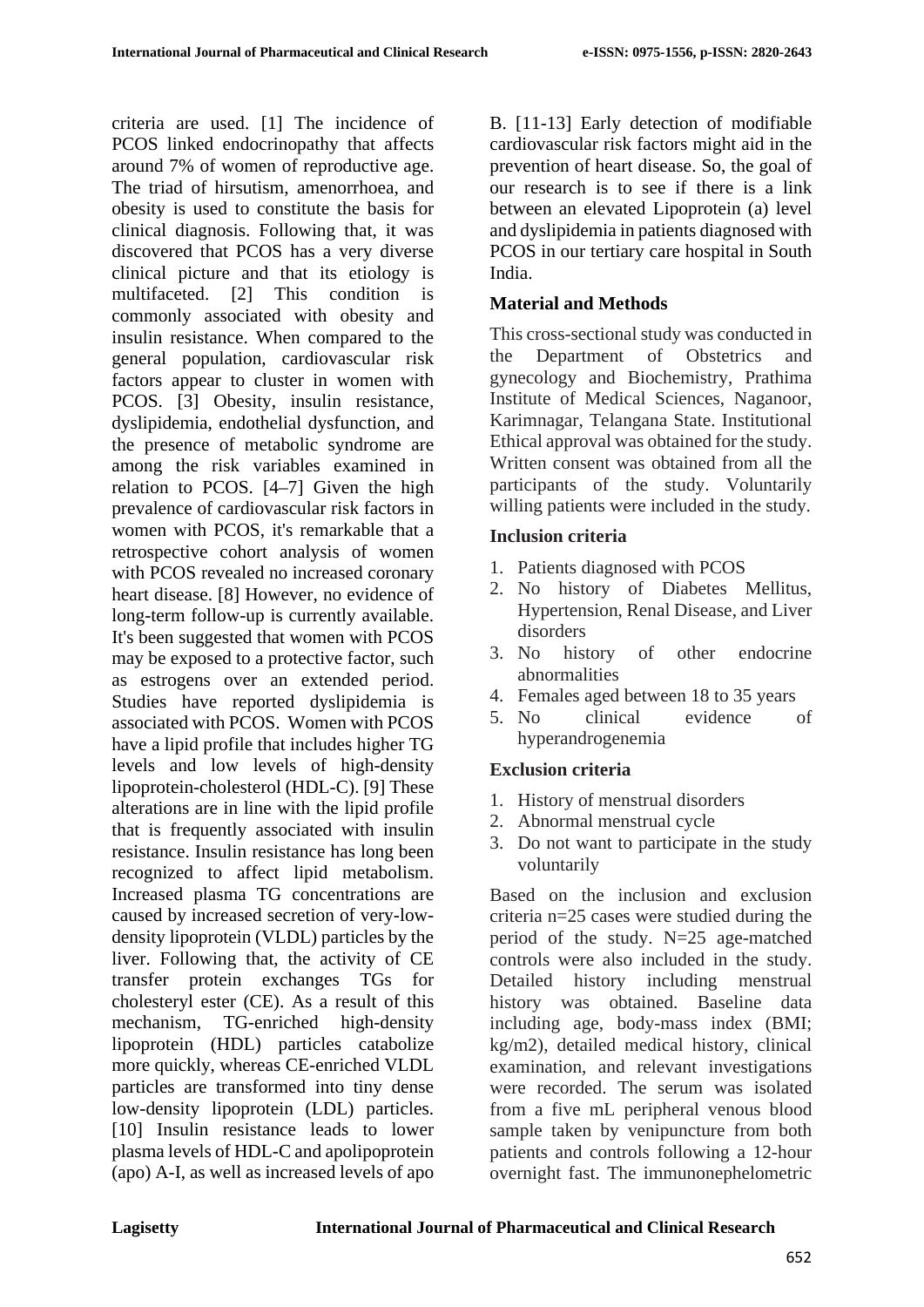technique was used to quantify serum Lipoprotein (a) levels. On the Erba Chem 7 Semi-Automatic Biochemistry Analyzer, total cholesterol (TC), serum triglycerides (TG), HDL cholesterol, fasting blood glucose, blood urea, and serum creatinine were measured using commercial kits. Friedewald's method was used to determine serum very-low-density lipoprotein (VLDL) cholesterol and LDL cholesterol from the values of TC, TG, and HDL cholesterol. The ratios of TC/HDL cholesterol and LDL cholesterol/HDL cholesterol were calculated in this study. [9]

**Statistical analysis:** The data was collected and uploaded on an MS Excel spreadsheet and analyzed by SPSS version 19 (Chicago,

IL, USA). Quantitative variables were expressed on mean and standard deviations and qualitative variables were expressed in proportions and percentages. Fisher's exact test has been used to find the difference between two proportions.

## **Results**

The distribution of the study samples according to the age is given in table 1. The cases and controls are divided into 4 groups <20 years, 21-25 yrs, 26-30 yrs, >31 – 35 yrs. Maximum numbers of cases are in the age group of 26 - 30 yrs (44%). The mean age of the cases in the study was  $27.5 \pm 8.5$ years and the mean age of the controls group in the study was  $24.5 \pm 9.5$  years. The mean age between the cases and controls was not statistically significant  $(P>0.05)$ 

| Age group | PCOS Cases | Controls   |           | P-value    |      |
|-----------|------------|------------|-----------|------------|------|
| in years  | Frequency  | percentage | Frequency | percentage |      |
| $18 - 20$ |            | 12.0       |           | 12.0       | 0.99 |
| $21 - 25$ |            | 32.0       | 10        | 40.0       | 0.25 |
| $26 - 30$ |            | 44.0       | Ω         | 32.0       | 0.33 |
| $31 - 35$ |            | 12.0       |           | 12.0       | 0.87 |
| Total     | 25         | 100        | 25        | 100        |      |

**Table 1: Distribution of cases and control included in the study**

A comparison of BMI has been done between the two groups and has been shown in table 2. A slightly higher mean BMI of  $25.82 \pm 2.65$  kg/m<sup>2</sup> was recorded in cases than in controls with a BMI of  $24.59 \pm 1.95$  Kg/m<sup>2</sup> but the difference in mean BMI between the two groups was not statistically significant (P>0.05).

| <b>BMI</b> scores | <b>PCOS Causes</b> |            | Controls  |                  |
|-------------------|--------------------|------------|-----------|------------------|
| $Kg/m^2$          | Frequency          | percentage | Frequency | percentage       |
| < 18              |                    | 16.0       |           | 12.0             |
| $18.1 - 25.0$     |                    | 32.0       | 12        | 48.0             |
| $25.1 - 30.0$     | 10                 | 40.0       |           | 28.0             |
| > 30.0            |                    | 12.0       |           | 12.0             |
| Mean BMI          | $25.82 \pm 2.65$   |            |           | $24.59 \pm 1.95$ |

**Table 2: BMI distribution of cases and control of the study**

Estimation of lipid profile between cases and controls has been shown in table 3. The mean levels of total cholesterol in the cases were  $208.56 \pm 35.67$  mg/dl. Taking a

cutoff of  $\langle 200 \text{ mg/d} \rangle$  it was found that 60% of the cases in the study group were below this level and 40% were above 200 mg/dl levels. The mean cholesterol levels were significantly higher in cases as compared to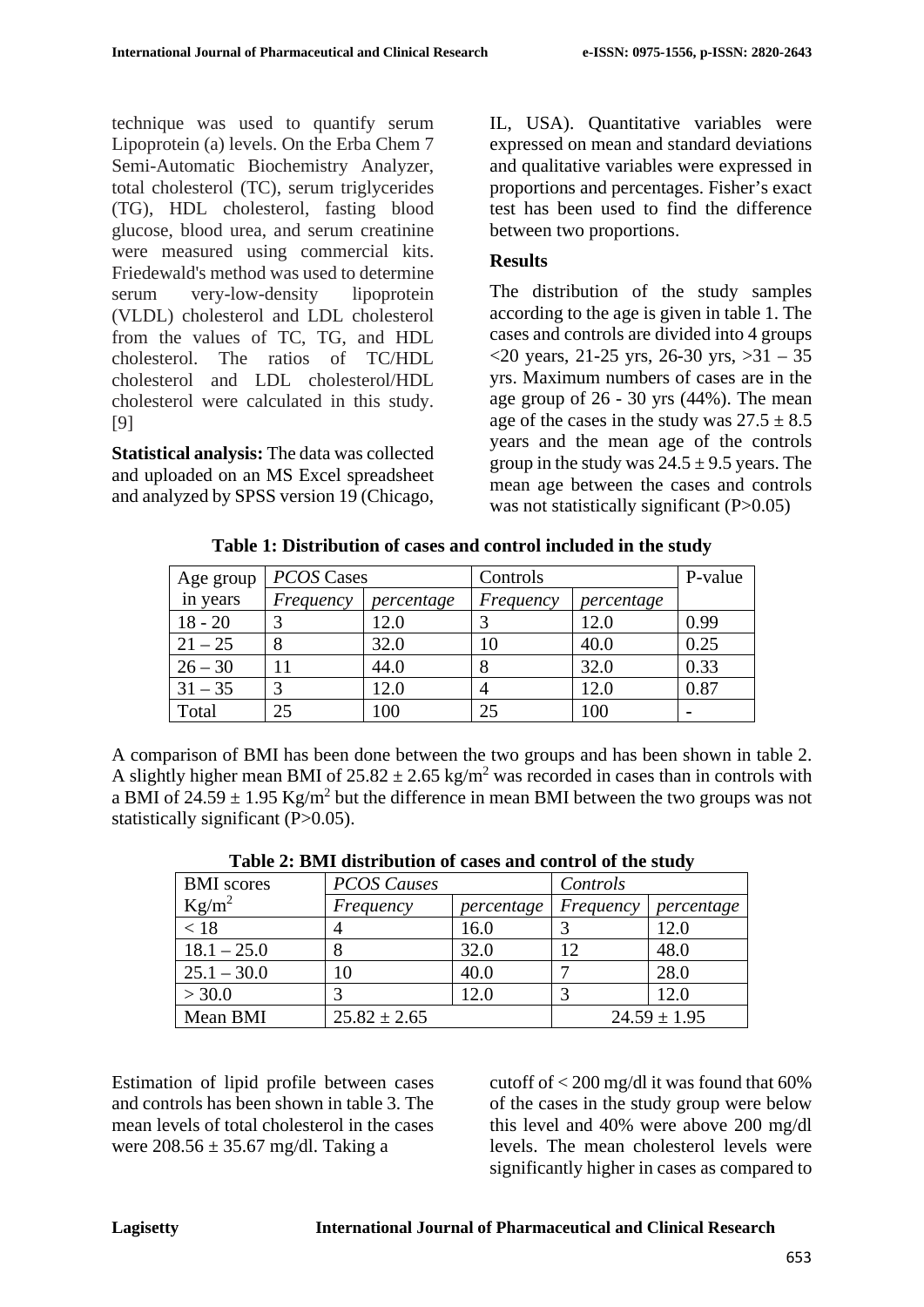the controls p-value (<0.001). Serum Triglycerides (TG) among Cases and Controls have shown that 36% of the cases and 80% of the controls are in the normal range (<150 mg/dl). 48% of cases and 20% of controls were in the borderline range (150-199 mg/dl). 16% of cases were found to be having values  $> 200$  mg/dl. Distribution of Serum Low-Density Lipoproteins (LDL) among Cases and Controls have been given in table 14. 92% of the cases and 98% of the controls were in the normal range  $(\leq 129 \text{ mg/dl}).$ Distribution of Serum Very Low-Density Lipoprotein (VLDL) among Cases and Controls shows 88% of the cases and 96% of the controls are in the normal range  $(\leq 40)$ mg/dl). Distribution of Serum High-density Lipoprotein (HDL) among Cases and Controls has been given in table 3. 96% of cases and 92% of controls were having values of HDL below 40 mg/dl. Higher mean Lp(a) is recorded in cases compared to controls but the difference in mean Lp(a) between the two groups was not statistically significant (P>0.05) However, when the distribution of Lipoprotein(a) is divided into those > 30 mg/dl, samples with  $L_p(a) \ge$ 30mg/dl are found 20% of cases were above this value (Table 3)

**Table 3: Comparison of lipid profile and Lp(a) between controls and cases**

| Lipid parameters                   | <b>PCOS Cases</b> |          | Controls |          | $P-value$ |  |
|------------------------------------|-------------------|----------|----------|----------|-----------|--|
|                                    | Mean              | $\pm SD$ | Mean     | $\pm SD$ |           |  |
| Cholesterol $(mg/dl)$              | 208.56            | 35.67    | 175.94   | 18.87    | $0.001*$  |  |
| Triglycerides (mg/dl)              | 165.33            | 50.32    | 135.43   | 22.34    | $0.013*$  |  |
| $LDL$ (mg/dl)                      | 125.21            | 25.64    | 120.22   | 15.61    | 0.251     |  |
| $HDL$ (mg/dl)                      | 38.99             | 8.52     | 43.21    | 7.23     | 0.324     |  |
| $VLDL$ (mg/dl)                     | 25.74             | 6.63     | 23.17    | 6.50     | 0.661     |  |
| $Lp(a)$ (mg/dl)                    | 17.55             | 6.8      | 22.03    | 12.15    | 0.312     |  |
| $\sim$ $\sim$ $\sim$ $\sim$ $\sim$ |                   |          |          |          |           |  |

\* Significant

In Table 4 we have tried to compare total cholesterol levels and triglyceride levels among obese and non-obese PCOS patients. Interestingly we found that the difference is statistically not significant (p-value 0.034) was obtained between obese and non-obese cases for Total cholesterol. However, the differences between the serum triglycerides in both groups were not found to be significant.

|  |  |  | Table 4: Comparison of lipid parameters among obese and non-obese PCOS patients |  |  |
|--|--|--|---------------------------------------------------------------------------------|--|--|
|--|--|--|---------------------------------------------------------------------------------|--|--|

| Body Mass Index (BMI)                          |     | Cases   Total Cholesterol   Triglycerides |                    |
|------------------------------------------------|-----|-------------------------------------------|--------------------|
|                                                | (n) | (mg/dl)                                   | (mg/dl)            |
|                                                |     | Mean $\pm$ SD                             | Mean $\pm$ SD      |
| Obese PCOS (BMI > 25 kg/m <sup>2</sup> )       | 17  | $208.41 \pm 35.12$                        | $171.24 \pm 50.24$ |
| Non-Obese PCOS (BMI $<$ 25 kg/m <sup>2</sup> ) | 8   | $194.72 \pm 40.31$                        | $148.60 \pm 40.80$ |
| P value                                        |     | $0.034*$                                  | 0.236              |

\* Significant

### **Discussion**

The most prevalent endocrine condition affecting women is polycystic ovary syndrome. It is characterized by hyperandrogenism, amenorrhoea, oligomenorrhoea, and infertility in women

of reproductive age. Chronic anovulation, clinical or biochemical hyperandrogenism, obesity, and polycystic ovaries are all hallmarks of PCOS. Hyperandrogenism relates to oligomenorrhoea or amenorrhoea, and clinical signs of hirsutism or acne may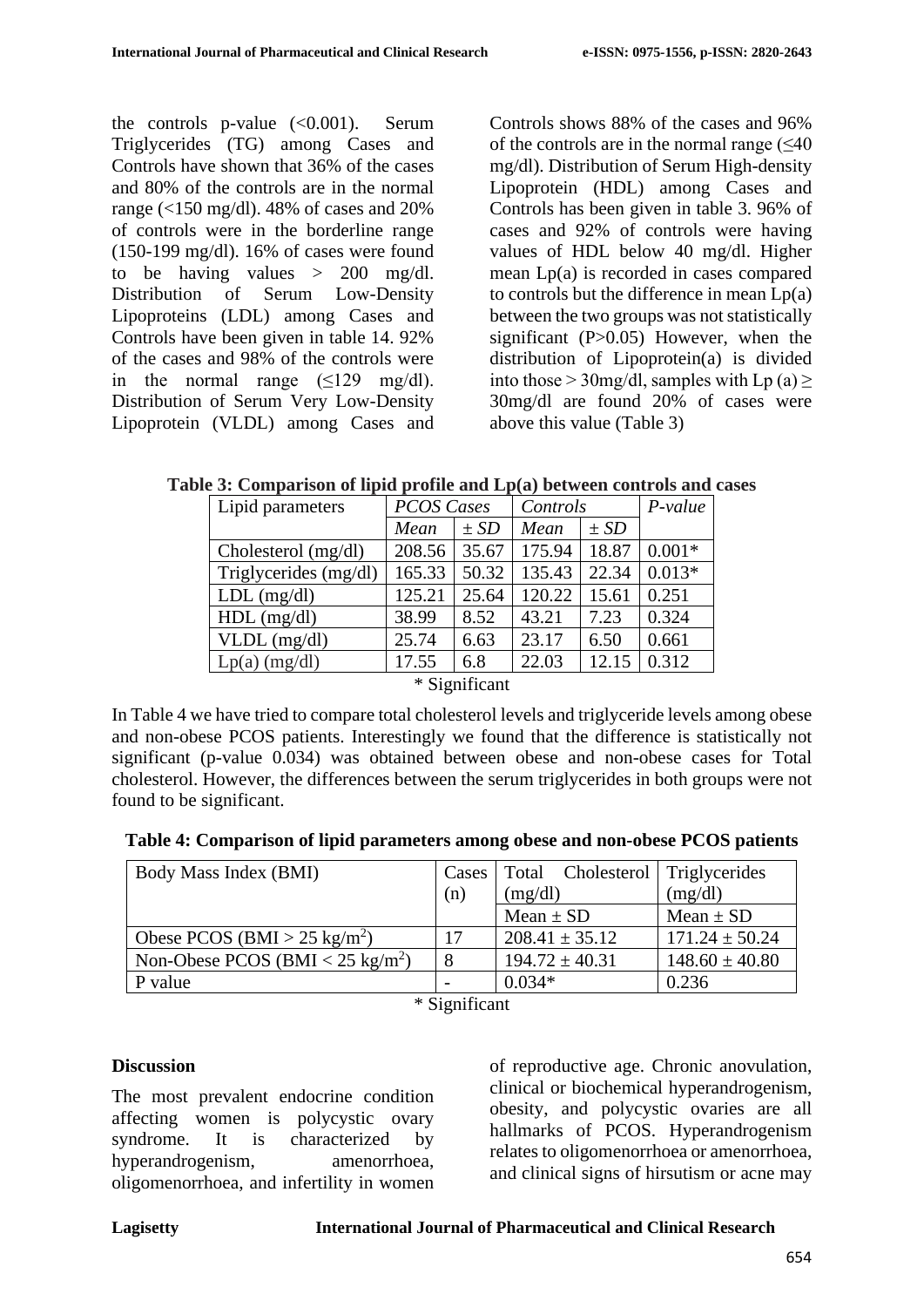be present. [2] The majority of dyslipidemia and PCOS investigations have focused on cholesterol and triglyceride levels (TGs). Women with PCOS have a lipid profile that includes higher TG levels and low levels of highdensity lipoprotein-cholesterol (HDL-C). [14] These alterations are in line with the lipid profile that is frequently associated with insulin resistance. Insulin resistance has long been recognized to affect lipid metabolism. Increased plasma TG concentrations are caused by increased secretion of very-low-density lipoprotein (VLDL) particles by the liver. Following that, CE transfer protein activity trades TGs for cholesteryl esters (CE). TG-enriched high-density lipoprotein (HDL) particles catabolize more quickly because of this process, whereas CE-enriched VLDL particles are converted into microscopic dense low-density lipoprotein (LDL) particles. [15] Insulin resistance causes plasma levels of HDL-C and apoprotein (apo) A-I to drop, while apo B levels rise. [16-18] In women with PCOS, ovarian and/or adrenal steroid production may alter lipid metabolism in addition to insulin resistance. Sex steroids have a complex effect on lipid metabolism, including both androgens and estrogens. Hyperandrogenism has been associated with increased hepatic lipase (HL) activity. This enzyme, which is involved in the breakdown of HDL particles, is sexually dimorphic, with exogenous androgens increasing activity and estrogens decreasing it. [19, 20] In our study, PCOS subjects had higher mean values of TC, TG, and LDL than controls. This is in line with similar research by Olivier et al., [21] who found an increase in triglycerides, cholesterol, and LDL-C, as well as a reduction in HDL-C and apo A-I. According to Berneis et al., [22] low HDL-C is prevalent in PCOS patients, although hypertriglyceridemia is unusual. On the contrary, they discovered that the most prevalent lipid change determining cardiovascular risk, an increase in LDL-C,

is not present in all PCOS groups. In addition to overall LDL-C levels, the quality of LDL may have a direct impact on CV risk. The Adult Treatment Panel III of the National Cholesterol Education Program recognizes that tiny, dense LDL has a 3-fold higher risk of coronary artery disease and is classified as an emerging CV risk factor. In this study, we discovered that PCOS patients had lower HDL-C than controls, whereas PCOS patients have greater mean VLDL. This is in line with the findings of Wild et al., who found that women with PCOS had greater triglycerides and VLDL-C, as well as lower HDL2-C and A1:A2 ratios. In PCOS, researchers discovered decreased levels of HDL2 cholesterol and greater levels of apolipoprotein B. Obese women showed lower HDL-C and apo A-I levels, as well as greater triglycerides and VLDL-C levels. [23] In comparison to the controls, we found a substantially larger number of patients with  $Lp(a) >30$  mg/dl (P 0.05). Even though the mean  $Lp(a)$  in cases is greater than in controls, the difference is not statistically significant. Our findings are consistent with those of Ahmed M Mohamadin et al., [24] who found that PCOS patients had greater levels of circulating ADMA, total homocysteine, hsCRP,  $Lp(a)$ , and fibrinogen than healthy controls. [25]

# **Conclusion**

Within the limitations of the current study, it can be concluded that total cholesterol, triglycerides, low-density lipoproteins, and very-low-density lipoproteins were found to be consistently higher in PCOS patients as compared to the normal controls. Elevated Lipoprotein (a) was also found in most of the PCOS cases in the study. All these abnormalities indicate that polycystic ovarian syndrome may lead to the development of an atherogenic lipid profile and put the patient at risk for future metabolic syndrome.

# **References**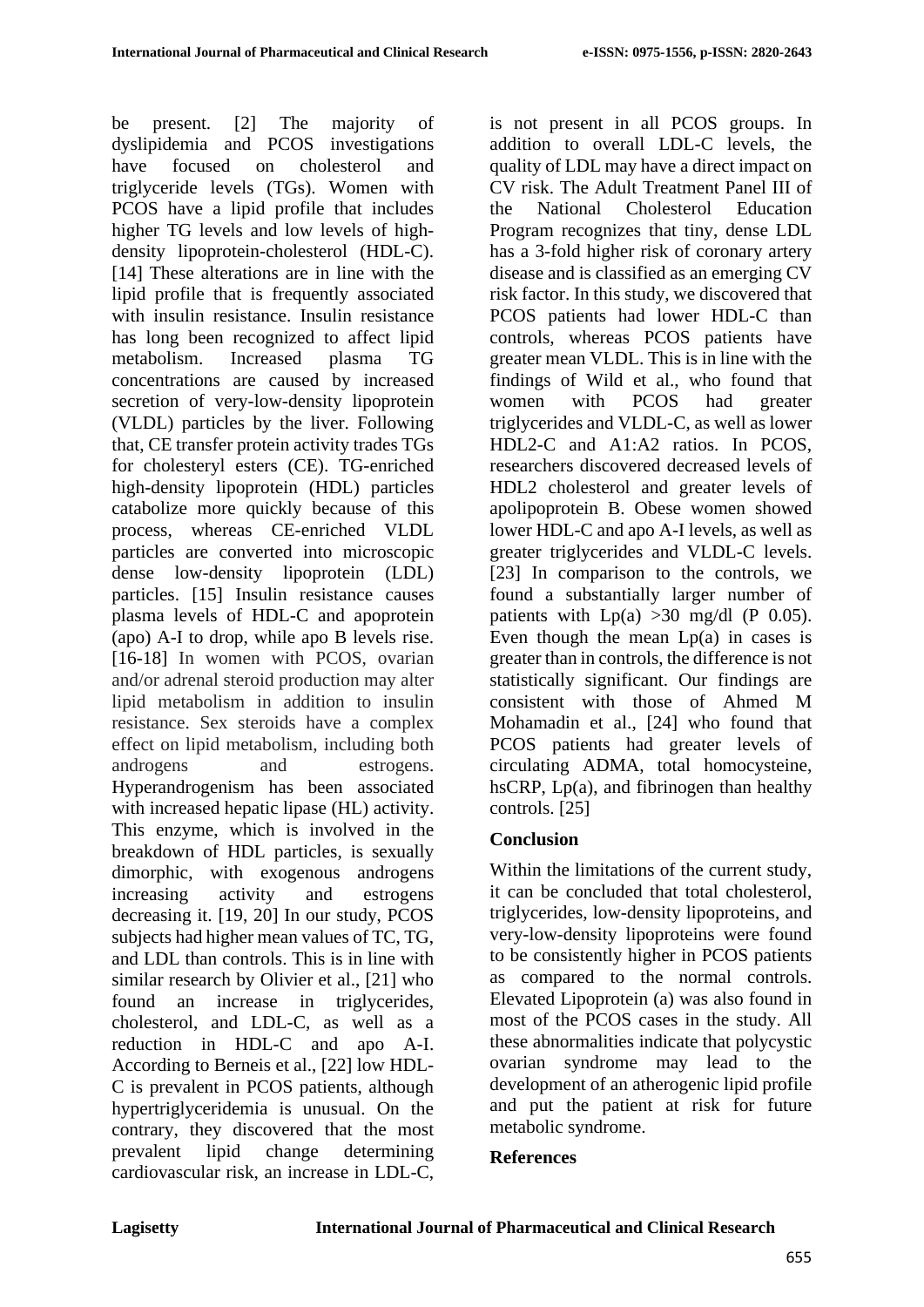- 1. Amsterdam ESHRE/ASRM-Sponsored 3rd PCOS Consensus Workshop Group. Consensus on women's health aspects of polycystic ovary syndrome (PCOS) Hum Reprod. 2012; 27:14-24.
- 2. Swetha R, Ravi BV, Nalini KS. Serum lipoprotein(a) and lipid profile in polycystic ovarian syndrome. J Clin Sci Res 2015; 4:2-6.
- 3. Wild RA. Long-term health consequences of PCOS. Hum Reprod Update 2002; 8: 231–241.
- 4. Ehrmann DA, Liljenquist DR, Kasza K, Azziz R, Legro RS, Ghazzi MN. Prevalence and predictors of the metabolic syndrome in women with polycystic ovary syndrome. J Clin Endocrinol Metab 2006; 91:48–53.
- 5. Bickerton AS, Clark N, Meeking D, Shaw KM, Crook M, Lumb P, Turner C, Cummings MH 2005 Cardiovascular risk in women with the polycystic ovarian syndrome (PCOS). J Clin Pathol 2005; 58:151–154.
- 6. Talbott E, Guzick D, Clerici A, Berga S, Detre K, Weimer K, Kuller L. Coronary heart disease risk factors in women with polycystic ovary syndrome. Arterioscler Thromb Vasc Biol 1995; 15:821–826.
- 7. Lorenz LB, Wild RA. polycystic ovarian syndrome: an evidence-based approach to evaluation and management of diabetes and cardiovascular risks for today's clinician. Clin Obstet Gynecol 2007; 50:226–243.
- 8. Wild S, Pierpoint T, McKeigue P, Jacobs H. Cardiovascular disease in women with polycystic ovary syndrome at long-term follow-up: a retrospective cohort study. Clin Endocrinol (Oxf) 2000; 52:595–600.
- 9. Lo JC, Feigenbaum SL, Yang J, Pressman AR, Selby JV, Go AS 2006 Epidemiology and adverse cardiovascular risk profile of diagnosed polycystic ovary syndrome. J Clin Endocrinol Metab 91:1357–63
- 10. Franks S. Polycystic ovary syndrome. N Engl J Med. 1995; 333:853-61
- 11. Knochenhauer E, Key T J, Kahsar Miller M, et al. Prevalence of the polycystic ovary syndrome in unselected black and white women of the southeastern United States: A prospective study. J Clin Endocrinol Metab. 1998; 83:3078-82
- 12. Legro RS, Driscoll D, Strauss J F, III, et al. Evidence for a genetic basis for hyperandrogenemia in polycystic ovary syndrome. Proc Natl Acad Sci USA. 1998; 95:14956-60
- 13. Zawadzki J K, Dunaif A. Diagnostic criteria for polycystic ovary syndrome: towards a rational approach. In: Dunaif A, Givens JR, Haseltine FP, Merriam GR, eds Polycystic Ovary Syndrome, Oxford, UK: Blackwell; 1992:59-69.
- 14. Djuro Macut, Svetozar Damjanovic, Dimitrios Panidis, Nikolaos Spanos, et al. Oxidized low-density lipoprotein concentration-early marker of altered lipid metabolism in young women with PCOS. European Journal of Endocrinology (2006) 155 131-136.
- 15. Barter PJ, Brewer Jr HB, Chapman MJ, Hennekens CH, Rader DJ, Tall AR**.**  Cholesteryl ester transfer protein: a novel target for raising HDL and inhibiting atherosclerosis. Arterioscler Thromb Vasc Biol 2003; 23:160–167
- 16. Taskinen MR. LDL-cholesterol, HDLcholesterol, or triglycerides–which is the culprit? Diabetes Res Clin Pract 61(Suppl 1) 2003: S19–S26
- 17. Brunzell JD, Ayyobi AF 2003 Dyslipidemia in the metabolic syndrome and type 2 diabetes mellitus. Am J Med 115(Suppl 8A) 2003; 24S– 28S
- 18. Sniderman AD, Scantlebury T, Cianflone K. Hypertriglyceridemic hyper Apo (b): the unappreciated atherogenic dyslipoproteinemia in type 2 diabetes mellitus. Ann Intern Med 2001; 135:447–459.
- 19. Haffner SM, Kushwaha RS, Foster DM, Applebaum-Bowden D, Hazzard WR